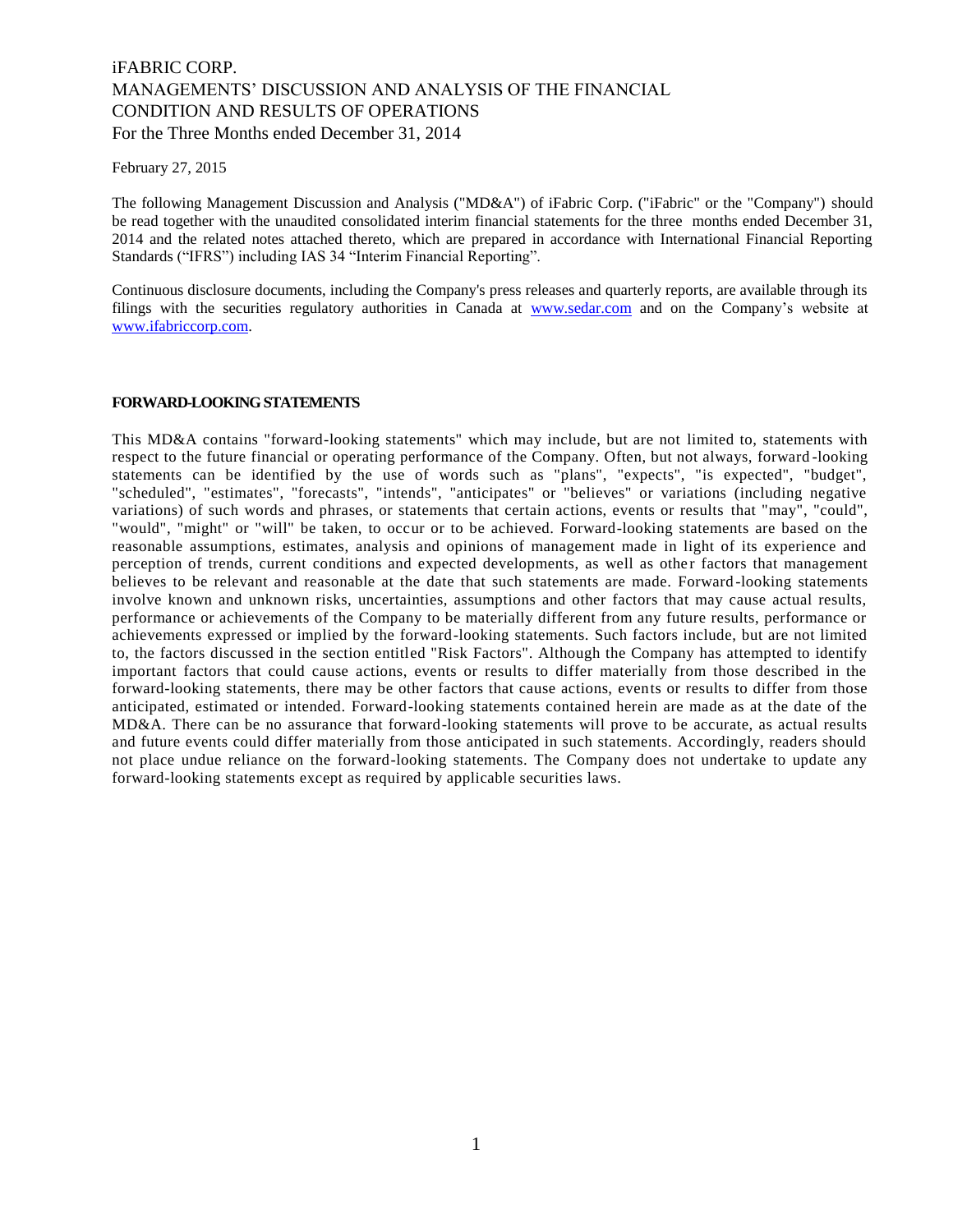### **BUSINESS OVERVIEW**

### **General**

The purpose of this MD&A of the financial position and operating results is to provide the reader with an overview of the changes in the financial position of iFabric between October 1, 2014 and December 31, 2014. It also compares the operating results and cash flows for the three months ended December 31, 2014 to those of the comparative three months of 2013.

iFabric has two strategic divisions, which offer different products and services, and are managed separately because they require different marketing strategies. The following summarizes the operations of each division:

- Intimate Apparel: Includes the design, purchasing, and distribution of intimate apparel, sleepwear and accessories.
- Intelligent Fabrics: Includes the development, testing and distribution of specialty textiles as well as chemicals suitable for application to textiles.

#### **Nature of Operations**

#### **a) Intimate Apparel**

The intimate apparel division commenced operations in 1992 as a manufacturer and distributor of foam shoulder pads. Operations were subsequently expanded to include the design and manufacture of women's intimate apparel and in particular a range of specialty bras including the division's patented backless, strapless underwire bra. The division also distributes a range of complimenting accessories as well as sleepwear. Worldwide consumer demand for these products has contributed to the division's success to date. The division's customer base includes a number of major retailers as well as specialty boutiques situated in its main market regions, being the UK, USA and Canada. International sales outside these regions comprise less than 5% of total sales.

Initially all products were manufactured and distributed from manufacturing facilities situated in Ontario, Canada. However, in 2005, management took a decision to wind down the Canadian manufacturing operations in favour of outsourcing manufacture to major mills located in China. The benefits of this decision were twofold:

- 1) Lower and stable direct product costs resulting in improved margins.
- 2) Significant savings in overheads especially in lower sales months.

As a further consequence of this decision, manufacturing space in Company owned premises located in Markham, Ontario were converted to warehouse and office space and currently serves as the Company's head office as well as the product distribution centre for the Canadian market. In order to service its customers in the US and UK, the division currently utilizes contract warehouse facilities located in Los Angeles (US) and London (UK) respectively. Surplus space in its Canadian facility has been rented to third party tenants, which has reduced the carrying cost of this facility.

In early 2010, the management took a strategic decision to focus its future product sales of intimate apparel and accessories towards well known international branded products. The main perceived benefit in adopting this strategy, is the fact that major brand holders have substantial marketing budgets for promoting their brands as opposed to the more modest budget that the division is able to apply to the promotion of its own brands. Accordingly, management was of the opinion that royalties payable to brand holders would be more than offset by the margins realized on increased sales attributable to wider market awareness and acceptance of wellestablished branded products.

In September, 2010, the division signed its first exclusive worldwide license and distribution agreement with Maidenform Brands, Inc. ("Maidenform") to manufacture and market products in its market segment under various Maidenform brands. Maidenform is a global intimate apparel company with a portfolio of established, well-known brands. During its 90-year history, Maidenform has built strong equity for its brands and has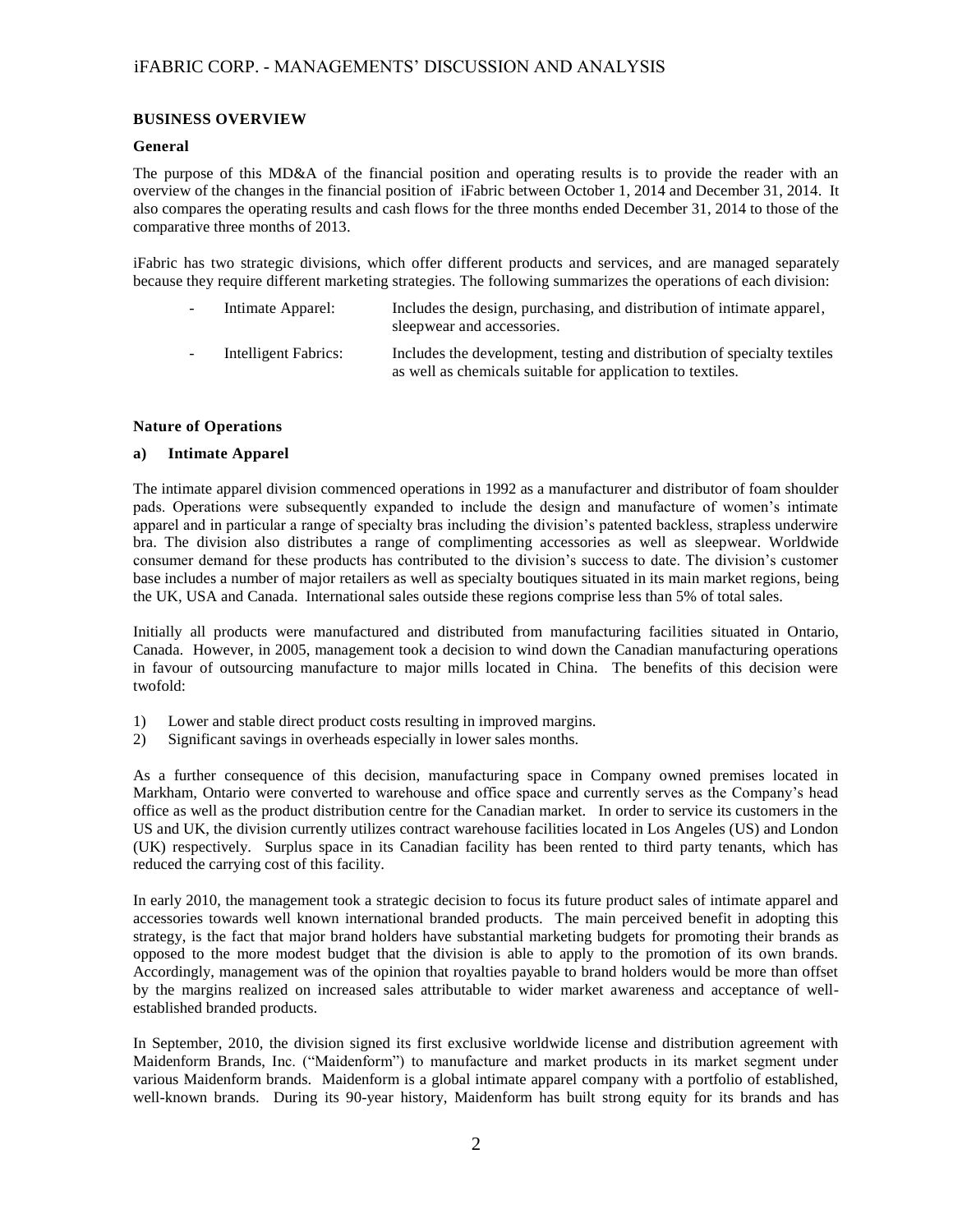established a platform for growth through a combination of innovative, first-to-market designs and creative advertising campaigns focused on increasing brand awareness with generations of women. Products are sold under some of the most recognized brands in the intimate apparel industry, including Maidenform®, Control It!®, Fat Free Dressing®, Flexees®, Lilyette®, Maidenform's Charmed®, Bodymates®, Inspirations®, Self Expressions® and Sweet Nothings®.

In January 2012 the division signed a second license and distribution agreement with Mo Industries, LLC (a subsidiary of VF Corporation) to manufacture and distribute intimate apparel under its Splendid and Ella Moss brands. In terms of this agreement, licensed territories include Australia, Canada, China, the European Union, Mexico, the Russian Federation, Singapore, the UAE, and the USA.

The *Splendid®* brand is known for its use of luxurious fabrics in a wide range of contemporary knit products incorporating modern fit and styling. The *Ella Moss®* brand is an ultra-feminine collection of casual knit tops and dresses featuring bold colors, whimsical styling and fashion silhouettes. *Splendid®* and *Ella Moss®*  products are currently marketed internationally by a number of high-end retail and online chains, specialty boutiques, as well as its own stores.

The agreement with Mo Industries necessitated the establishment of new premises located in New York which is being used to house the division's product design team. The New York premises also includes showroom space utilized to hold market appointments with major retail buyers for all brands/lines during New York intimate apparel market weeks throughout the year.

#### **b) Intelligent Fabrics**

A second strategic division was added in 2010 when the Company obtained exclusive North American distribution rights for a new generation of intelligent textiles which have the ability to kill bacteria, repel insects and help encourage a healthy skin environment amongst others. Management anticipates that the intelligent fabrics division will be the main driving force of the Company's future growth and expansion.

On December 10, 2013 iFabric announced the execution of an agreement that secures global distribution and marketing rights of antimicrobial, antiviral and other textile technologies.

The execution of the agreement provided several significant benefits to iFabric:

- . Expansion of distribution and marketing rights from North American rights to Worldwide rights;
- . A direct, and more secure, relationship with the manufacturer of the technologies, including access to future product advancements and developments;
- . Increased product margins as a result of the direct relationship with the manufacturer; and
- . The elimination of a previous profit share arrangement.

This new agreement clearly demonstrates the confidence the manufacturer has in the Company to execute on the future growth plans for these products. The agreement provides iFabric with not only worldwide distribution rights at increased margins, but also a direct contractual relationship with the manufacturer and a more efficient supply of products to customers. In addition, iFabric also has the ability to now supply technical assistance and advice on product development in a wide variety of market areas on a global basis.

The intelligent fabrics division currently focuses its regulatory, product development and marketing efforts on three key technologies, namely:

1. Enguard*®* Insect Repellent Fabric

Applying Enguard*®* to fabrics results in a highly effective and durable insect repellent. A major strength of Enguard is that it is safe for children. Testing carried out by the London School of Hygiene and Tropical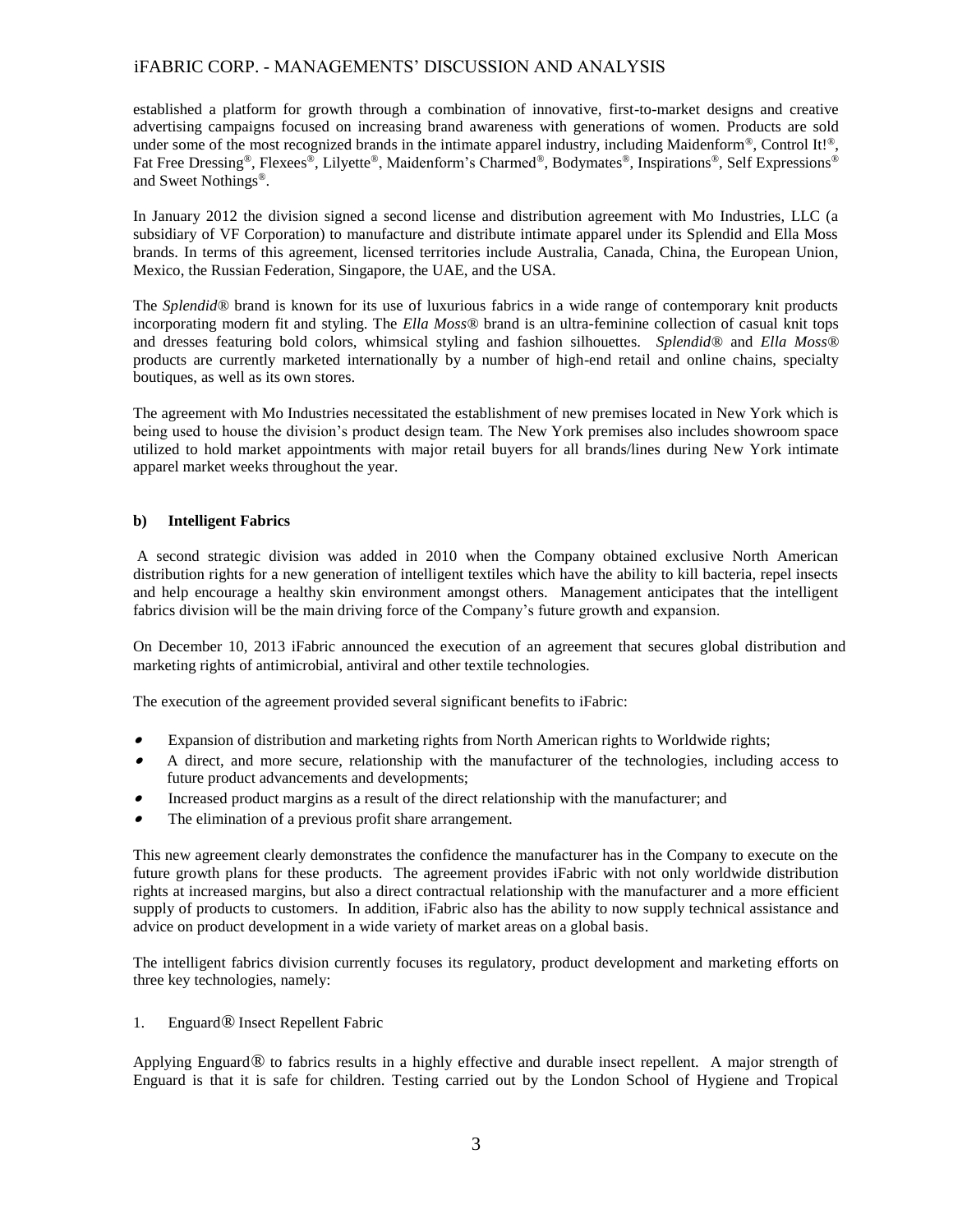Medicine show Enguard*®* to have repelling power comparable to high-concentration DEET and significantly greater than any other natural insect repellents.

2. Protx2*®* Anti Microbial Technologies

Protx2*®* formulations impart anti-microbial and/or anti-viral powers to fibers, plastic, paint and paper treated with these formulations. Numerous laboratory tests have shown that treated products inhibit the growth of a wide variety of infectious agents associated with Hospital Acquired Infections ("HAI"), including MRSA, C-Difficile, VRE, and H1N1, and by their application may assist in preventing the spread of such infections.

3. Dreamskin*®*

Dreamskin*®* textile technology helps encourage a healthy skin environment.

Dreamskin is effective during both summer and winter months as high and low moisture environments both offer discomfort and irritation. In particular, athletic apparel has two key areas that can cause skin irritation, namely friction and excessive moisture. Dreamskin targets both of these to help prevent irritation.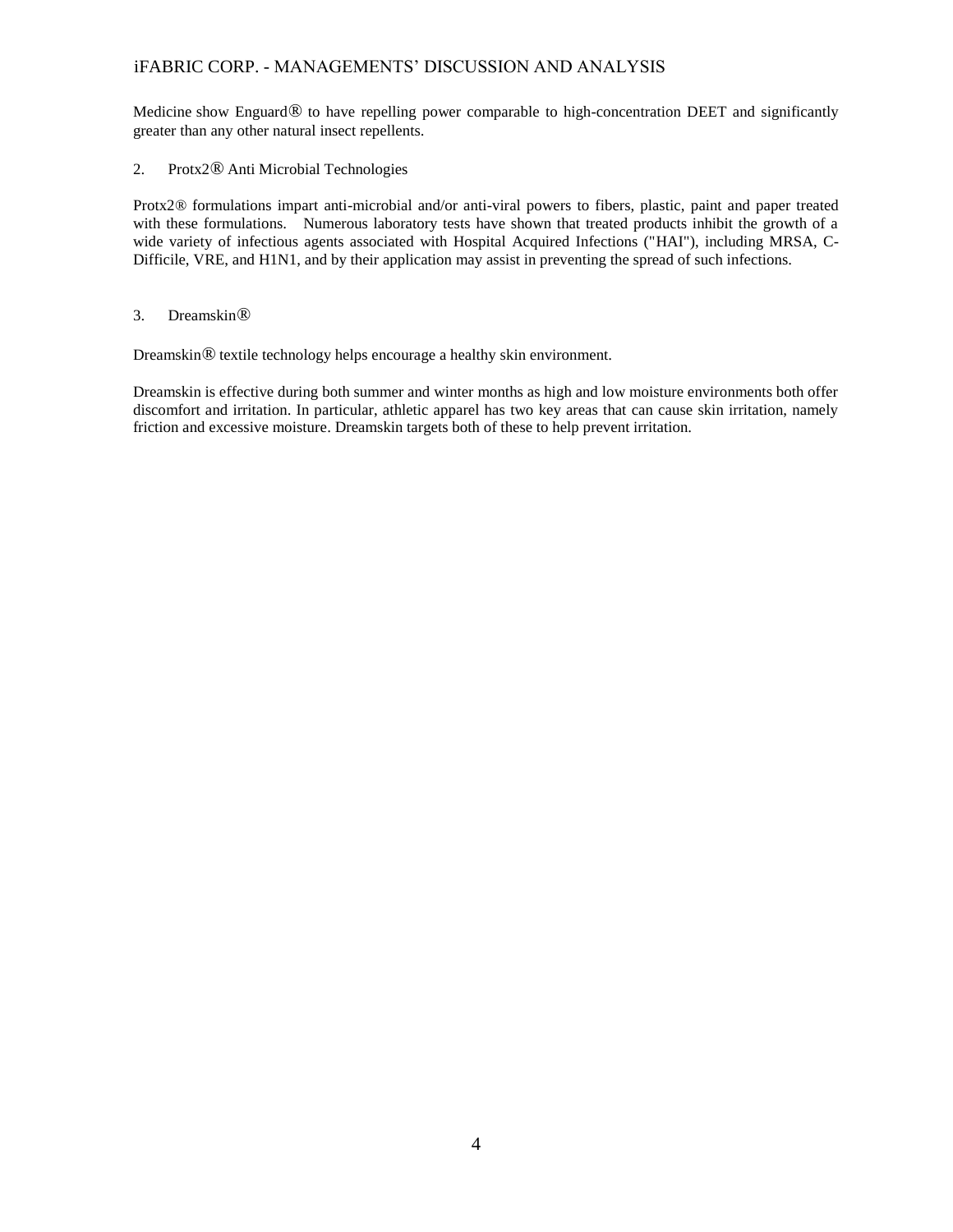## SELECTED QUARTERLY INFORMATION

The following is a summary of selected financial information for the eight most recent quarters:

|                                     | Dec. 31,   | Sept. 30,  | <b>June 30,</b>          | Mar. 31,   | Dec. 31,                 | Sept. 30,  | <b>June 30,</b> | Mar. 31,         |
|-------------------------------------|------------|------------|--------------------------|------------|--------------------------|------------|-----------------|------------------|
|                                     | 2014       | 2014       | 2014                     | 2014       | 2013                     | 2013       | 2013            | 2013             |
|                                     | Unaudited  | Unaudited  | Unaudited                | Unaudited  | Unaudited                | Unaudited  | Unaudited       | <b>Unaudited</b> |
|                                     | \$         | \$         | \$                       | \$         | \$                       | \$         | \$              | \$               |
| Total assets                        | 11,220,455 | 11,559,443 | 11,505,874               | 10,715,550 | 10,336,611               | 9,154,711  | 9,821,901       | 8,781,054        |
| Total non-current liabilities       | 1,832,695  | 1,952,287  | 2,043,967                | 2,036,698  | 2,086,298                | 2,084,741  | 2,142,828       | 2,327,121        |
| Working capital                     | 5,460,741  | 5,631,275  | 5,890,676                | 5,498,672  | 5,119,970                | 3,401,416  | 3,855,417       | 3,734,335        |
| Retained earnings                   | 3,116,803  | 3,277,708  | 3,471,287                | 3,226,082  | 2,947,651                | 2,735,494  | 3,099,790       | 2,900,038        |
| Product sales                       | 3,024,103  | 3,204,129  | 3,856,192                | 2,884,222  | 2,978,733                | 1,909,362  | 2,709,015       | 2,254,113        |
| Rental revenue                      | 18,301     | 18,301     | 25,801                   | 27,052     | 27,052                   | 27,052     | 32,217          | 32,217           |
| Earnings (loss) from operations     | (131, 725) | (190, 938) | 566,224                  | 342,308    | 314,023                  | (96, 341)  | 369,612         | 376,188          |
| Share based compensation            | (108, 629) | (122, 260) | (123, 150)               | (35,593)   | (47,671)                 | (90, 204)  | (73,065)        | (273, 145)       |
| Impairment loss                     |            | ۰          |                          |            |                          | (300, 253) |                 |                  |
| Earnings (loss) before income taxes | (174,960)  | (320,715)  | 381,175                  | 422,076    | 320,972                  | (507, 548) | 337,316         | 80,173           |
| Income tax (recovery)               | (14,740)   | (123, 357) | 136,087                  | 141,988    | 107,642                  | (126, 138) | 137,601         | 55,695           |
| Net earnings (loss)                 | (160, 220) | (197, 358) | 245,088                  | 280,088    | 213,330                  | (381, 410) | 199,715         | 24,478           |
| Earnings (loss) per share - basic   | (0.006)    | (0.008)    | 0.009                    | 0.011      | 0.008                    | (0.016)    | 0.008           | 0.001            |
| Earnings (loss) per share - diluted | (0.006)    | (0.008)    | 0.009                    | 0.010      | 0.008                    | (0.016)    | 0.008           | 0.001            |
| Dividends declared                  |            |            | $\overline{\phantom{a}}$ |            | $\overline{\phantom{a}}$ |            |                 |                  |

## SELECTED ANNUAL INFORMATION

The following is a summary of selected financial information for the five most recent financial years:

|                                       | Sept. 30,  | Sept. 30,  | Sept. 30,  | Sept. 30, | Sept. 30, |
|---------------------------------------|------------|------------|------------|-----------|-----------|
|                                       | 2014       | 2013       | 2012       | 2011      | 2010      |
|                                       | Audited    | Audited    | Audited    | Audited   | Audited   |
|                                       | \$         | \$         | \$         | \$        | \$        |
| Total assets                          | 11,559,443 | 9,154,711  | 8,454,058  | 8,292,672 | 6,871,155 |
| Total long-term financial liabilities | 1,952,287  | 2,084,741  | 2,801,891  | 3,485,694 | 2,328,184 |
| Working capital                       | 5,631,275  | 3,401,416  | 4,011,541  | 4,140,525 | 1,751,640 |
| Retained earnings                     | 3,277,708  | 2,735,494  | 2,880,050  | 3,098,730 | 2,614,499 |
| Revenues                              | 13,021,482 | 8,165,983  | 6,074,766  | 5,660,288 | 5,435,382 |
| Earnings from operations              | 1,031,617  | 602,513    | 330,910    | 727,235   | 522,858   |
| Share based compensation              | (328, 674) | (436, 414) |            |           |           |
| Impairment loss                       |            | (300, 253) |            |           |           |
| RTO transaction costs                 |            |            | (572, 170) |           |           |
| Earnings (loss) before income taxes   | 803,508    | (53, 352)  | (240,052)  | 641,723   | 323,446   |
| Income tax (recovery)                 | 262,360    | 91,454     | (25,703)   | 156,204   | 61,674    |
| Net earnings (loss)                   | 541,148    | (144, 806) | (214, 349) | 485,519   | 261,772   |
| Earnings (loss) per share - basic     | 0.021      | (0.006)    | (0.009)    | 0.04      | 1308.86   |
| Earnings (loss) per share - diluted   | 0.020      | (0.006)    | (0.009)    | 0.04      | 1308.86   |
| Dividends declared                    |            |            |            |           |           |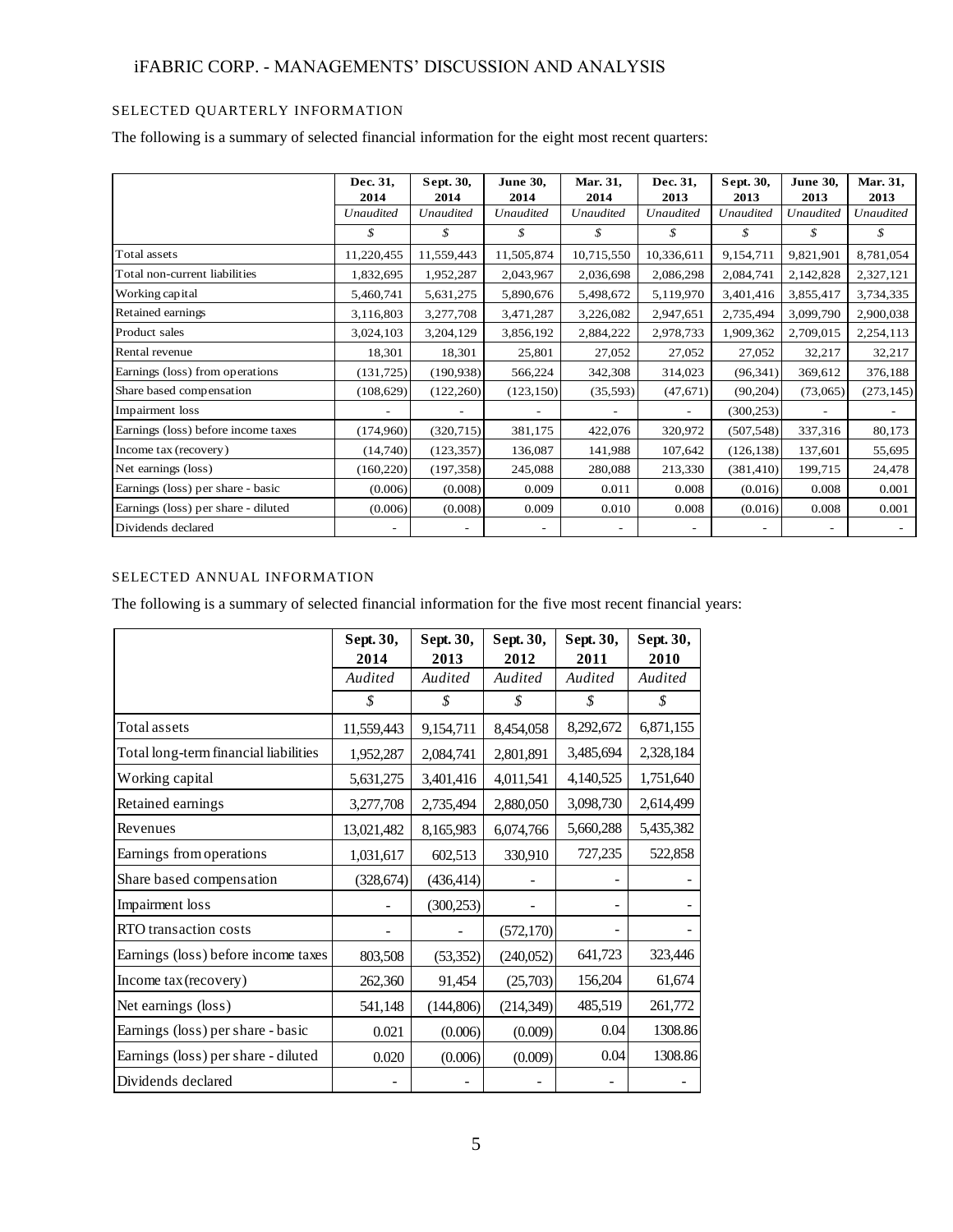## DISCUSSION OF OPERATIONS

## REVENUE AND OPERATING EXPENSE ANALYSIS

### UNAUDITED CONSOLIDATED INTERIM STATEMENTS OF COMPREHESIVE EARNINGS

| Three months ended December 31                | 2014             |              | 2013      |
|-----------------------------------------------|------------------|--------------|-----------|
| <b>REVENUE</b>                                | \$<br>3,042,404  | $\mathbb{S}$ | 3,005,785 |
| <b>COST OF SALES</b>                          | 1,663,853        |              | 1,433,373 |
| <b>GROSS PROFIT</b>                           | 1,378,551        |              | 1,572,412 |
| <b>EXPENSES</b>                               |                  |              |           |
| General and administrative costs              | 800,630          |              | 571,138   |
| Selling and design costs                      | 642,301          |              | 622,421   |
| Interest on operating line                    | 5,520            |              | 4,838     |
| Interest on secured loan                      | 11,676           |              | 12,962    |
| Amortization of property, plant and equipment | 9,783            |              | 10,930    |
| Amortization of deferred development costs    | 40,366           |              | 36,100    |
|                                               | 1,510,276        |              | 1,258,389 |
| <b>EARNINGS (LOSS) FROM OPERATIONS</b>        | (131, 725)       |              | 314,023   |
| <b>OTHER EXPENSES (INCOME)</b>                |                  |              |           |
| Share based compensation                      | 108,629          |              | 47,671    |
| Gain on foreign exchange                      | (65, 728)        |              | (70, 506) |
| Unrealized loss on foreign exchange           |                  |              |           |
| forward contracts                             | 334              |              | 21,579    |
| Sundry income                                 |                  |              | (5,693)   |
|                                               | 43,235           |              | (6,949)   |
| <b>EARNINGS (LOSS) BEFORE INCOME TAXES</b>    | (174,960)        |              | 320,972   |
| PROVISION FOR (RECOVERY OF) INCOME TAXES      |                  |              |           |
| Current                                       | 46,760           |              | 112,962   |
| Deferred                                      | (61,500)         |              | (5,320)   |
|                                               | (14,740)         |              | 107,642   |
| <b>NET EARNINGS (LOSS)</b>                    | (160, 220)       |              | 213,330   |
| OTHER COMPREHENSIVE EARNINGS                  |                  |              |           |
| <b>TOTAL COMPREHENSIVE EARNINGS (LOSS)</b>    | \$<br>(160, 220) | \$           | 213,330   |
| <b>EARNINGS (LOSS) PER SHARE</b>              |                  |              |           |
| <b>Basic</b>                                  | \$<br>(0.006)    | \$           | 0.008     |
| Diluted                                       | (0.006)          |              | 0.008     |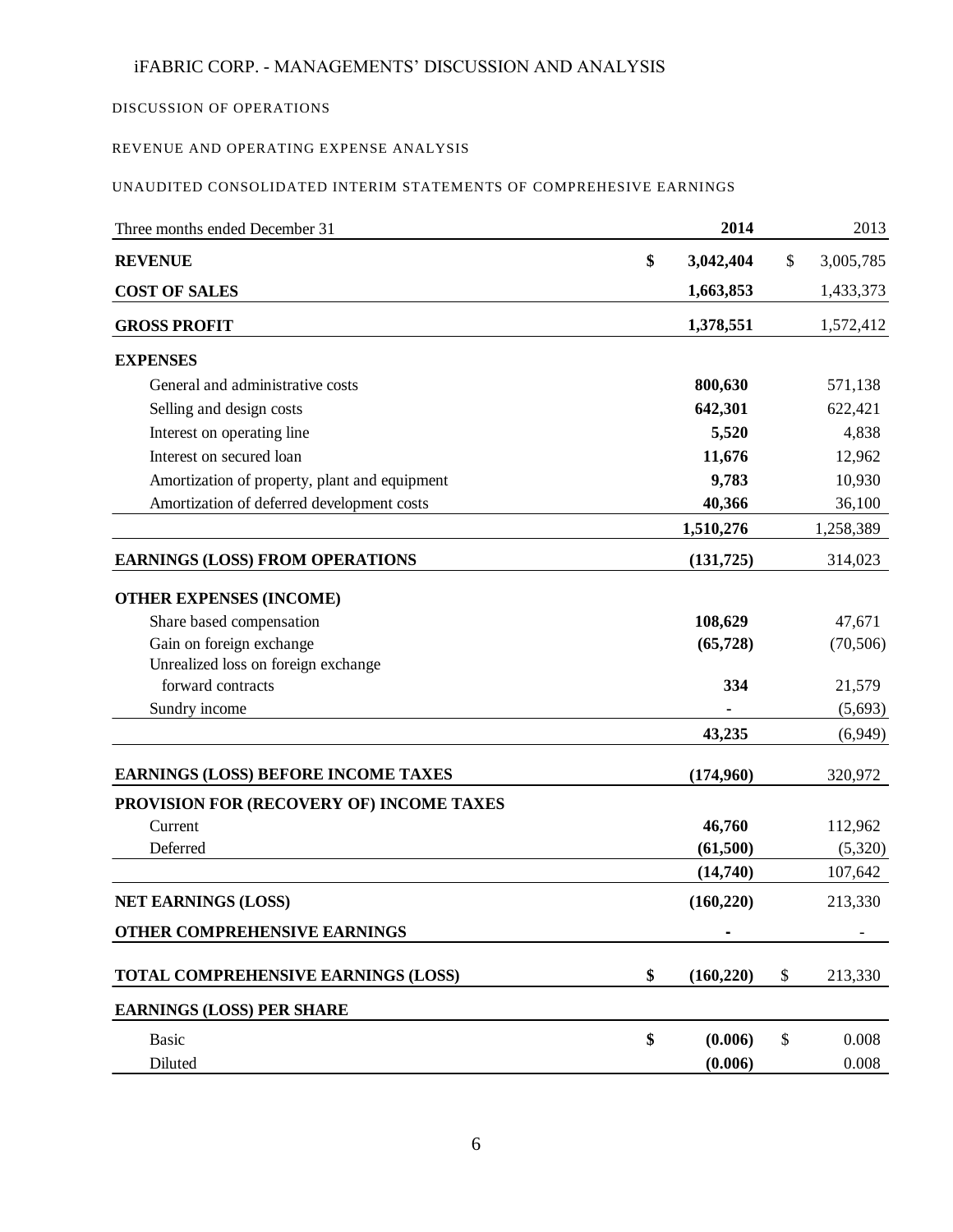### *Earnings*

For the quarter ended December 31, 2014, the Company reported an after-tax loss of \$160,220 or \$0.006 per share (basic and diluted) compared to an after-tax earnings of \$213,330 or \$0.008 per share (basic and diluted) for the quarter ended December 31, 2013. The loss for the quarter includes an amount of \$108,629, which was expensed in respect of non-cash share based compensation related to stock options granted to directors, employees and consultants of the Company, compared to \$47,671 in 2013. The loss further includes expenses of the intelligent fabrics division amounting to \$306,000 (2013 - \$99,000) comprising regulatory, marketing, and other costs, which have been incurred in advance of future sales for this division, as well as additional margin guarantee support of approximately \$100,000 compared to 2013, which was provided to major retailers by the apparel division, as an incentive to support current and future programs. Further included is an amount of \$93,000 paid and accrued in respect of severance payments for a former Director and Officer of the Company.

The loss from operations for the quarter amounted to \$131,725 compared to operating earnings of \$314,023 in the comparable quarter of 2013. The loss from operations for the first quarter is mainly attributable to the factors detailed above.

#### *Revenues*

For the quarter ended December 31, 2014, the Company reported revenues of \$3,042,404 compared to \$3,005,785 in the comparable quarter of 2013. The Company experienced a minor reduction is sales as a result of a truckers' strike which commenced in November 2014 and affected the clearance of goods from the port of Long Beach, which is the Company's main port of entry for goods destined for the US market. A more serious strike of dock workers escalated in February 2015 (subsequent to the end of the quarter) and has caused serious delays at the port. As at the date of this MDA, the Company has a number of containers awaiting clearance. However, a settlement of the strike appears imminent and whilst sales for January and February 2015 has been impacted by the port backlog, it is anticipated that all the affected products will be delivered to customers before the end of the quarter ended March 31, 2015.

#### *Cost of sales*

Cost of sales represents the cost of goods imported from China and the USA as well as other direct costs such as freight and import duties incurred to bring inventory to their current state and location.

For the quarter ended December 31, 2014, the Company incurred \$1,663,853 on cost of sales compared to \$1,433,373 for the quarter ended December 31, 2013. Gross profit for the quarter amounted to \$1,378,551 (or 45% of sales) compared to \$1,572,412 (or 52% of sales) in 2013. The decrease in gross margins is attributable to increased margin guarantee support provided to major retailers by the apparel division in order to support future sales growth in respect of current and new programs as well as the sales mix for the quarter, which comprised a higher than normal proportion of seasonal goods carrying lower margins as opposed to replenishment products.

#### *General, administrative and operation expenses*

Total general and administrative expenses for the first quarter of 2014 amounted to \$800,630 compared to \$571,138 in 2013 representing an increase of \$229,492 or 40%. This increase in general and administrative expenses is attributable to severance payments of \$93,000 to a former director of the company, addition staffing costs of \$86,000 and increased regulatory costs of \$50,000 incurred with respect to intelligent fabrics.

#### *Selling and design costs*

Selling and design costs for the quarter ended December 31, 2014 amounted to \$642,301 compared to \$622,421 in 2013, representing an increase of \$19,880 or 3%.

#### *Interest on current debt*

Interest costs of \$5,520 were incurred in the quarter in respect of the use of a bank operating line to fund current working capital needs compared to \$4,838 in 2013.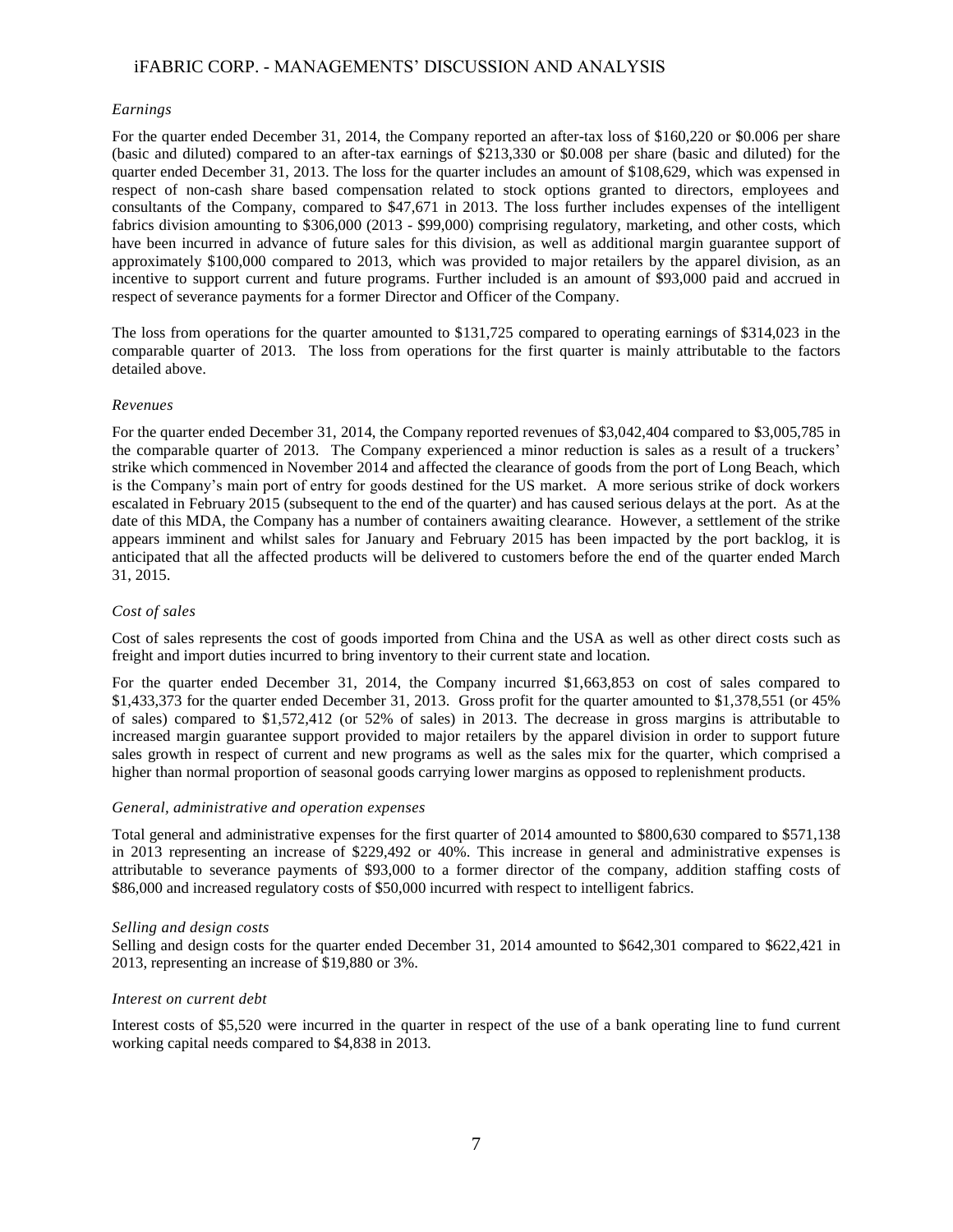#### *Interest on secured loan*

This expense comprises the interest expense incurred on a secured loan which was utilized to finance the acquisition of the Company's premises located in Markham, Ontario.

The Company incurred interest costs on this loan for the quarter ended December 31, 2014 of \$11,676 compared to \$12,962 for the prior comparable quarter in 2013. The reduction in interest costs is attributable to a reduction in the amount of the loan, which is being repaid at the rate of \$10,000 per month.

#### *Depreciation and amortization*

Amortization of property, equipment and development costs increased from \$47,030 in 2013 to \$50,149 in 2014. This increase is mainly attributable to the amortization of deferred development expenses relating to available for sale antimicrobial products.

## ASSETS, LIABILITIES AND SHARE CAPITAL ACTIVITIES

## CONSOLIDATED STATEMENTS OF FINANCIAL POSITION

#### ASSETS

| As at                              |               | December 31,<br>2014 | September 30,<br>2014 |
|------------------------------------|---------------|----------------------|-----------------------|
|                                    | <b>ASSETS</b> |                      |                       |
| <b>CURRENT</b>                     |               |                      |                       |
| Cash                               | \$            | 587,736              | \$<br>1,006,385       |
| Accounts receivable                |               | 2,275,720            | 2,042,179             |
| Inventory                          |               | 4,220,994            | 4,412,215             |
| Prepaid expenses and deposits      |               | 269,867              | 283,533               |
| Foreign exchange forward contracts |               | 59,494               | 59,828                |
|                                    |               | 7,413,811            | 7,804,140             |
| <b>NON-CURRENT</b>                 |               |                      |                       |
| Property, plant and equipment      |               | 2,517,229            | 2,527,012             |
| Deferred development costs         |               | 719,271              | 759,637               |
| Deferred income taxes              |               | 515,094              | 453,594               |
| Goodwill                           |               | 55,050               | 55,050                |
|                                    |               | 3,806,644            | 3,795,293             |
| <b>TOTAL ASSETS</b>                | \$            | 11,220,455           | \$<br>11,599,433      |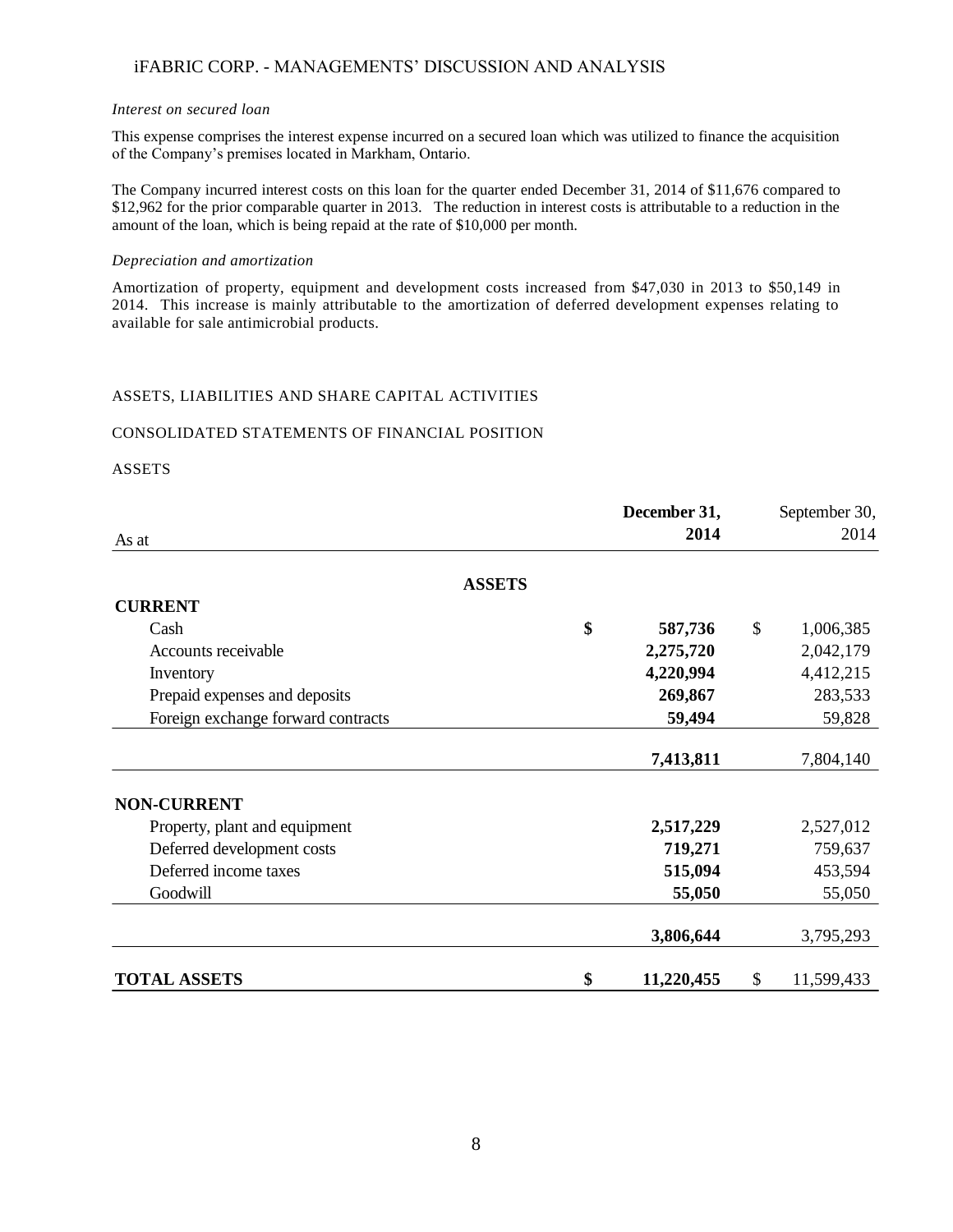### ASSETS, LIABILITIES AND SHARE CAPITAL ACTIVITIES

# CONSOLIDATED STATEMENTS OF FINANCIAL POSITION

# LIABILITIES AND SHAREHOLDERS' EQUITY

**EQUITY**

| As at                                      | December 31,<br>2014 |              | September 30,<br>2014 |
|--------------------------------------------|----------------------|--------------|-----------------------|
| <b>LIABILITIES</b>                         |                      |              |                       |
| <b>CURRENT</b>                             |                      |              |                       |
| <b>Bank</b> indebtedness                   | \$<br>502,694        | $\mathbb{S}$ | 251,904               |
| Accounts payable and accrued liabilities   | 953,165              |              | 1,470,510             |
| Income taxes payable                       | 377,211              |              | 330,451               |
| Current portion of loans payable           | 120,000              |              | 120,000               |
|                                            | 1,953,070            |              | 2,172,865             |
| <b>NON-CURRENT</b>                         |                      |              |                       |
| Due to related parties                     | 882,695              |              | 972,287               |
| Loans payable                              | 950,000              |              | 980,000               |
|                                            | 1,832,695            |              | 1,952,287             |
| <b>TOTAL LIABILITIES</b>                   | 3,785,765            |              | 4,125,152             |
| <b>SHAREHOLDERS' EQUITY</b>                |                      |              |                       |
| <b>CAPITAL STOCK</b>                       | 2,743,530            |              | 2,722,194             |
| <b>WARRANTS</b>                            | 704,861              |              | 704,861               |
| <b>OPTIONS</b>                             | 856,601              |              | 757,308               |
| <b>NON-CONTROLLING INTEREST</b>            | 12,895               |              | 12,210                |
| <b>RETAINED EARNINGS</b>                   | 3,116,803            |              | 3,277,708             |
| <b>TOTAL SHAREHOLDERS' EQUITY</b>          | 7,434,690            |              | 7,474,281             |
| <b>TOTAL LIABILITIES AND SHAREHOLDERS'</b> |                      |              |                       |

**\$ 11,220,455** \$ 11,599,433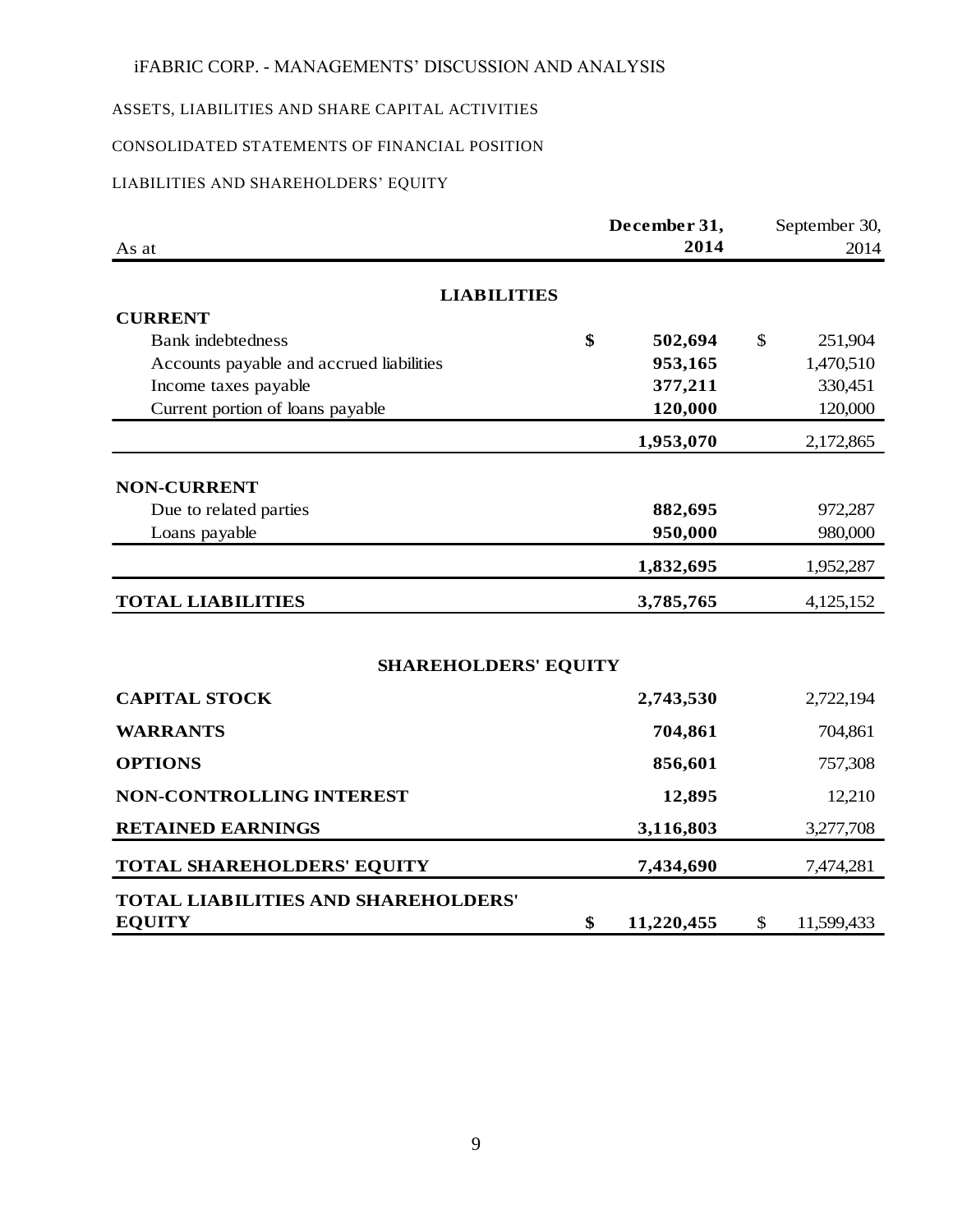## Summarized major financial statement balances:

|                             | December 31, 2014 |             |    | Sept 30, 2014 | December 31, 2013 |             |  |
|-----------------------------|-------------------|-------------|----|---------------|-------------------|-------------|--|
|                             |                   | (Unaudited) |    | (Audited)     |                   | (Unaudited) |  |
| Assets                      | \$                | 11,220,455  | \$ | 11,599,433    | S                 | 10,336,611  |  |
| Liabilities                 | \$                | 3,785,765   | \$ | 4,125,152     | \$                | 3,481,151   |  |
| <b>Shareholders' Equity</b> | \$                | 7,434,690   | \$ | 7,474,281     | S                 | 6,855,460   |  |
| Common shares outstanding   |                   | 25,899,750  |    | 25,869,750    |                   | 25,844,750  |  |
| Options outstanding         |                   | 1,620,000   |    | 1,650,000     |                   | 1,525,000   |  |
| Warrants outstanding        |                   | 232,113     |    | 232,113       |                   | 232,113     |  |

#### *Assets*

Total assets of the Company as at December 31, 2014, December 31, 2013 and September 30, 2014 were comprised primarily of cash, accounts receivable, investment tax credits receivable, inventories, deposits, prepaid expenses and other receivables, deferred development costs, deferred income taxes and property and equipment.

Cash on hand decreased from \$1,006,385 as at September 30, 2014 to \$587,736 at December 31, 2014 representing a decrease of \$481,351. Refer to the liquidity, financing, and capital discussion below for detailed explanations of the Company's use of its cash during the quarter.

Accounts receivable increased from \$2,042,179 at September 30, 2014 to \$2,275,720 at December 31, 2014. This increase is attributable to the monthly timing of sales in the quarter compared to the comparable quarter of 2013.

There was a nominal decrease amount of inventories on hand, from \$4,412,215 at September 30, 2014 to \$4,220,994, as at December 31, 2014.

Changes in all other asset balances during the quarter were not significant.

#### *Liabilities*

As at December 31, 2014, the Company's liabilities totaled \$3,785,765 of which current liabilities represented \$1,953,070 and non-current liabilities represented \$1,832,695. As at September 30, 2014, the Company's liabilities totaled \$4,125,152, of which current liabilities represented \$2,172,865 and non-current liabilities represented \$1,952,287. The decrease in current liabilities is mainly attributable to the increase of \$250,790 in the Company's bank operating line and a decrease of \$517,345 in the amount of accounts payable and accrued liabilities.

#### *Shareholders' equity*

As at December 31, 2014, shareholders' equity amounted to \$7,434,690 compared to \$7,474,281 as at September 30, 2014, representing a decrease of \$39,591. The decrease in shareholders' equity during the quarter resulted from the net loss of \$160,220 during the quarter net of the value of options recognized and exercised during the quarter amounting to \$120,629.

#### *Outstanding share data*

As at December 31, 2014, the Company had 25,899,750 common shares issued and outstanding, 1,620,000 stock options outstanding, exercisable at a weighted average price of \$0.86 and 232,133 warrants outstanding, exercisable at a weighted average price of \$5.10.

#### LIQUIDITY, FINANCING ACTIVITY AND CAPITAL RESOURCES

The Company is subject to risks including, but not limited to, the potential inability to raise additional funds through debt and/or equity financing to support of the Company's development and continued operations and to meet the Company's liabilities and commitments as they come due.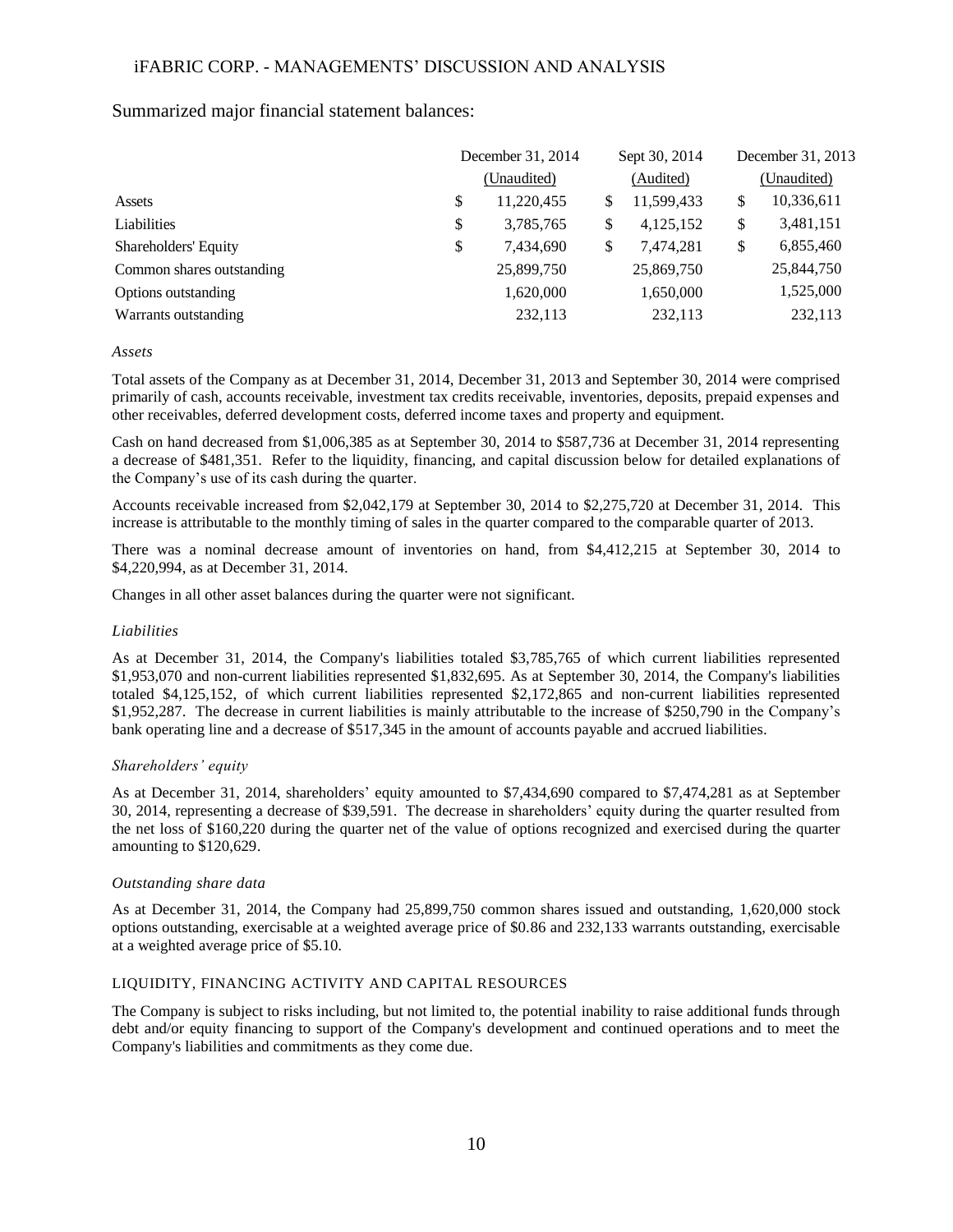### *Working capital*

Working capital represents current assets less current liabilities. As at December 31, 2014, the Company's working capital was \$5,460,741 compared to working capital of \$5,631,275 as at September 30, 2014 representing a decrease of \$170,534. This decrease in working capital was mainly attributable to the net loss of \$160,220 for the quarter.

#### *Cash used in operating activities*

During the quarter ended December 31, 2014, operating activities consumed cash of \$561,846 as compared to an amount of \$519,971 consumed in the comparable quarter of 2013. A reduction in the amount of accounts payable was the main contributor to the increased operating cash consumption of \$41,875 in the quarter.

### *Cash used in investing activities*

No cash was consumed by investing activities during the current quarter as opposed to cash of \$13,271 consumed in 2013.

#### *Cash provided by financing activities*

Cash provided by financing activities for the quarter ended December 31, 2014 amounted to \$143,197 and comprised the proceeds of \$12,000 from the exercise of options and the use of \$250,789 of the Company's bank operating line to repay debt of \$119,592. By comparison, for the quarter ended December 31, 2013, financing activities provided \$1,402,845 and was mainly comprised of net private placement proceeds of \$1,430,288 from which \$375,107 was applied in reduction of the balance owing on Company's bank operating line.

#### OFF-BALANCE SHEET ARRANGEMENTS

The Company has no off-balance sheet arrangements that would require disclosure.

#### TRANSACTIONS WITH RELATED PARTIES

During the quarter ended December 31, 2014, the Company was involved in the following related party transactions in which all transactions have been measured at the exchange amount (the amount established and agreed to by the related parties):

- 1. The CEO and CFO of the Company provide certain management advisory and accounting services to the Company. For the quarter, the Company incurred expenses of \$85,500 (2013 - \$65,000) for services rendered. Of these amounts, paid and accrued amounts for the CEO amounted to \$50,000 (2013 – \$30,000) and \$35,500 (2013 - \$35,000) was paid and accrued in respect of the CFO.
- 2. A director of the Company was paid \$14,000 (2013 \$12,000) for the provision of technical services.
- 3. Salaries and benefits for other officers and directors of the Company amounted to \$40,922 for the current quarter (2013 - \$49,915).
- 4. An amount of \$46,914 was expensed in respect of share based compensation resultant from the prior issuance of stock options to directors and officers of the company  $(2013 - $23,859)$
- 5. Included in accounts payable and accrued liabilities is an amount of \$25,000 (\$45,000 as at September 30, 2014) due to Directors and key management personnel of the Company in respect of unpaid fees

#### FINANCIAL INSTRUMENTS AND OTHER INSTRUMENTS

Financial instruments comprise cash and bank indebtedness, accounts receivable, other receivables, accounts payable and accrued liabilities, loans payable, amounts due to related parties and forward exchange contracts.

These instruments are initially recognized at fair value with the carrying amount being reduced by any impairment loss, with the exception of accounts receivable, where the carrying amount is reduced through the use of an allowance account.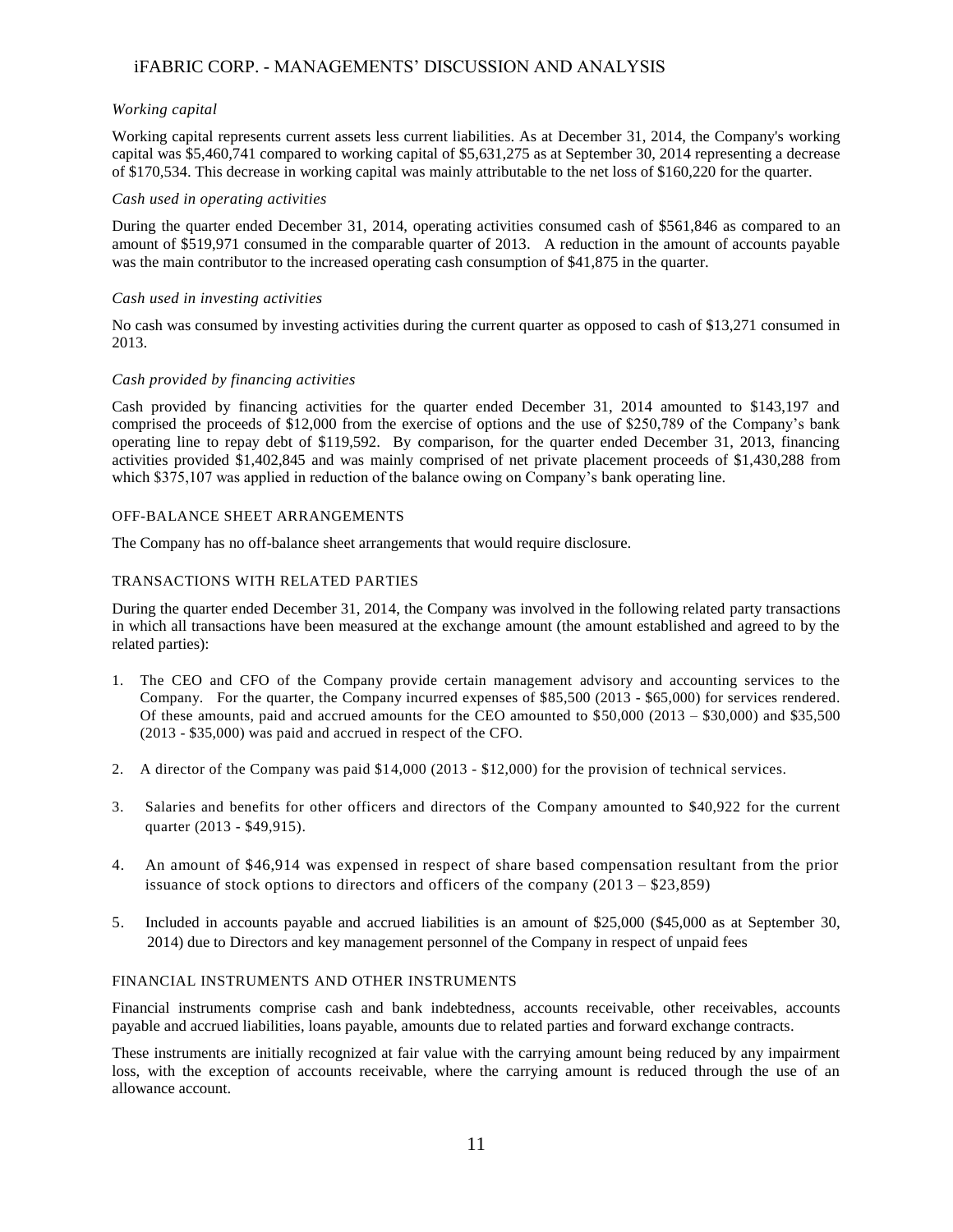Financial instruments that potentially subject the Company to credit risk consist of accounts receivable and prepayments and deposits. The credit risk that exists in this regard has been largely mitigated as a result of credit insurance maintained in respect of trade receivables.

As at December 31, 2014, the Company's debt consisted of:

- A bank loan of \$1,070,000 secured by a first readvanceable mortgage over land and buildings and a General Security Agreement over the assets of a subsidiary company. The loan is repayable in monthly principal payments of \$10,000 together with interest at the bank's prime rate plus 1.25% and full repayment is due May 31, 2023.
- Amounts due to related parties of \$882,695. These amounts are currently unsecured, interest free and payable on demand. As the related parties have waived their right to demand repayment over the next 12 months, the loans have been classified as non-current liabilities.

#### SEGMENTED INFORMATION

The Company has three reportable segments, as described below, which are strategic divisions. The strategic divisions offer different products and services, and are managed separately because they require different marketing strategies and technologies. For each of the strategic divisions, the CEO (the chief operating decision maker) reviews internal management reports on at least a quarterly basis. The following describes the operations in each of the reportable segments:

- Intimate Apparel: Includes the design, purchasing, and distribution of intimate apparel.
- Intelligent Fabrics: Includes the development, testing and distribution of specialty textiles as well as chemicals suitable for application to textiles.
- Other: Includes leasing of property to group companies and third parties.

Inter-segment transactions are made at prices that approximate market rates.

Property, plant and equipment, deferred tax assets, and goodwill are managed on a group basis and are not allocated to operating segments. Amortization of property, plant and equipment, and interest expense on operating lines of credit and loans payable are managed on a group basis and are not allocated to operating segments.

The following segmented information pertains to the reportable segments for the quarters ended December 31, 2014 and 2013: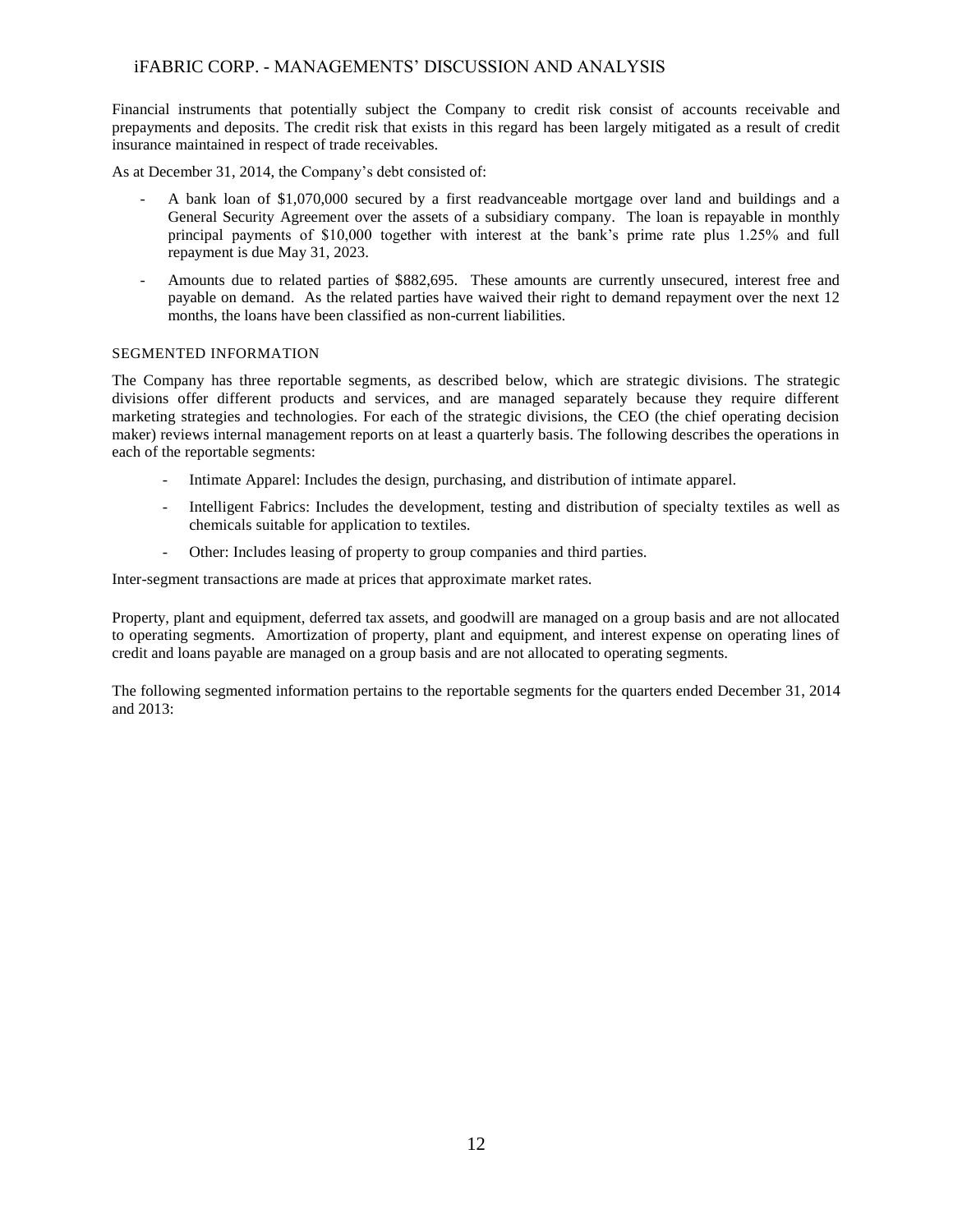|                                     | Intimate<br>Apparel |   | Intelligent<br>Fabrics | Other<br>Segments |    | Corporate Items<br>and Eliminations | <b>Consolidated</b> |
|-------------------------------------|---------------------|---|------------------------|-------------------|----|-------------------------------------|---------------------|
|                                     |                     |   |                        |                   |    |                                     |                     |
| Revenues                            |                     |   |                        |                   |    |                                     |                     |
| Third party                         | \$<br>2,892,071     | S | 127,031                | \$<br>23,302      | -S | $\overline{\phantom{a}}$            | \$<br>3,042,404     |
| Inter-segment                       | 309,000             |   |                        | 38,835            |    | (347, 835)                          | ۰                   |
| <b>Total Revenues</b>               | 3,201,071           |   | 127.031                | 62,137            |    | (347, 835)                          | 3,042,404           |
| Earnings (loss) before income taxes | 171,342             |   | (302,727)              | 21,709            |    | (67,284)                            | (176,960)           |

#### **Operating Segments - Three months ended December 31, 2014**

#### **Operating Segments - Three months ended December 31, 2013**

|                                     | Intimate<br>Apparel |   | Intelligent<br>Fabrics |   | Other<br>Segments | Corporate Items<br>and Eliminations | Consolidated    |
|-------------------------------------|---------------------|---|------------------------|---|-------------------|-------------------------------------|-----------------|
|                                     |                     |   |                        |   |                   |                                     |                 |
| Revenues                            |                     |   |                        |   |                   |                                     |                 |
| Third party                         | \$<br>2,783,344     | S | 195,389                | S | 27,052 \$         | \$<br>$\overline{\phantom{0}}$      | 3,005,785       |
| Inter-segment                       | 316,621             |   |                        |   | 38,225            | (354, 846)                          | $\qquad \qquad$ |
| <b>Total Revenues</b>               | 3,099,965           |   | 195.389                |   | 65,277            | (354, 846)                          | 3,005,785       |
| Earnings (loss) before income taxes | 419,960             |   | (100, 387)             |   | 4.895             | (3,496)                             | 320,972         |

#### **COMMITMENTS**

The following details the Company's commitments as at December 31, 2014:

(a) The Company's total commitments, under various operating leases and a property lease agreement exclusive of occupancy costs are as follows:

| 2015 | 48,828        |  |
|------|---------------|--|
| 2016 | 64,080        |  |
| 2017 | 41,920        |  |
| 2018 | 10,740        |  |
|      | \$<br>165,568 |  |

(b) As at December 31, 2014, the Company had contracted to sell GBP £65,000 and sell USD \$850,000. As well, the Company had contracted to buy USD \$700,000.

For the three months ended December 31, 2014, there is an unrealized loss on foreign exchange of \$334 (2013 - \$21,579) included in the statement of earnings (loss) and comprehensive earnings (loss).

(c) The Company is party to an exclusive worldwide license agreement for the right to use trademarks in connection with the manufacture, marketing, sale and distribution of certain licensed products. During the initial license term, the Company is required to pay a monthly royalty of 8.5% on its net sales as defined in the agreement, on all products sold under the licensed marks. In addition, the Company is required to pay an advertising fee of 2%, payable quarterly, on its net sales as defined in the agreement, for promotion of the licensed products. The initial license term was in effect until December 31, 2012, and during the year was renewed for an additional term of two years ending December 31, 2014, under the same terms as the prior agreement. As at the financial statements approval date, the Company is in the process of negotiating an extension of this agreement, including expanding the agreement to include additional apparel categories. Management anticipates that the new agreement will be executed in March, 2015.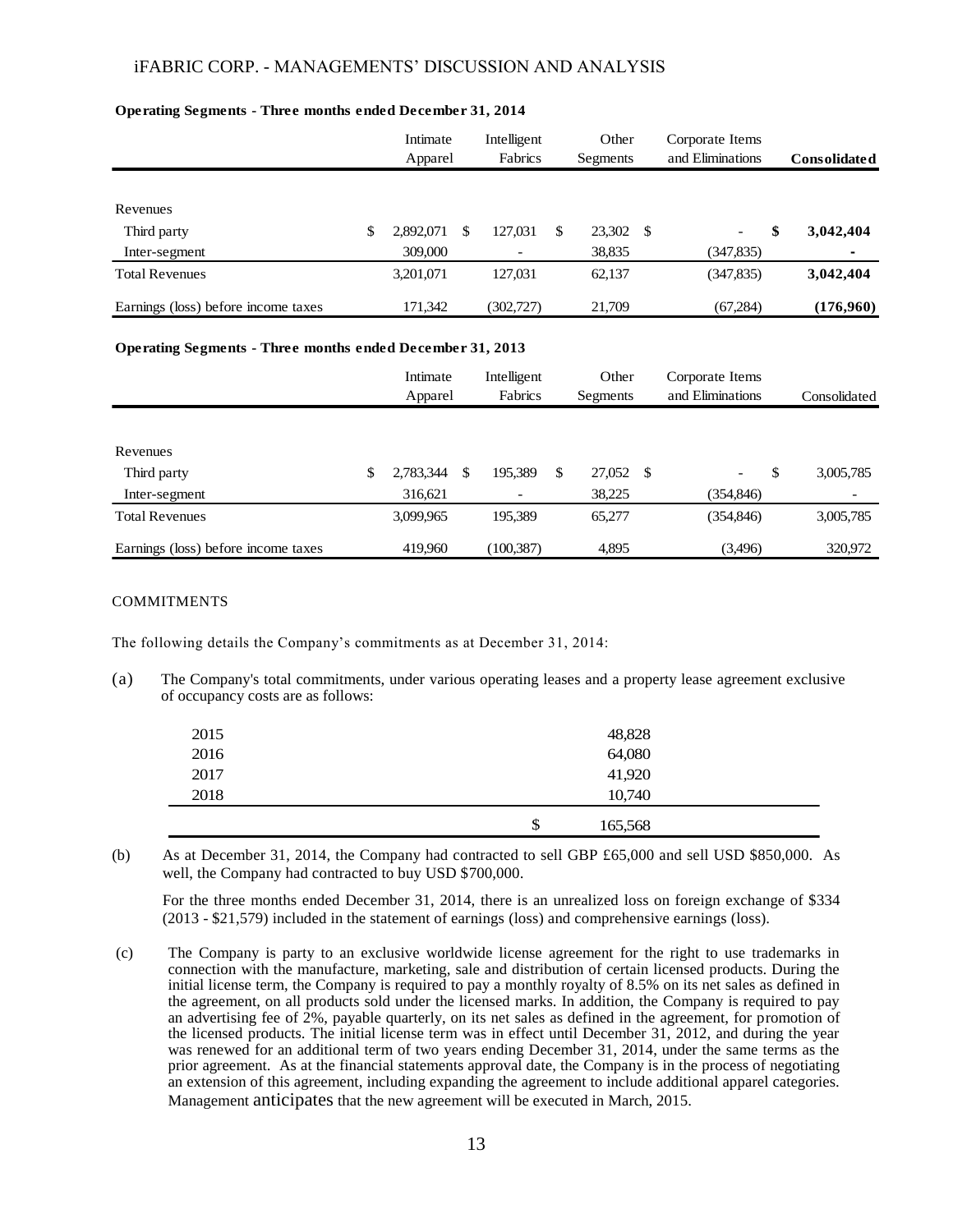- (d) Effective October 17, 2011, the Company entered into an exclusive worldwide license agreement for the right to use trademarks in connection with the manufacture, marketing, sale and distribution of certain licensed products. During the initial license term, the Company is required to pay a monthly royalty of 9.5% on its net sales as defined in the agreement, on all products sold under the licensed marks. The initial license term is in effect until December 31, 2015 and may be renewed for an additional term of four years on the condition that certain performance goals as defined in the agreement are attained.
- (e) Effective January 16, 2012, the Company entered into an exclusive license agreement for the right to use trademarks in connection with the manufacture, marketing, sale and distribution of certain licensed products. The licensed territory includes certain worldwide areas as specified in the agreement. During the initial license term, the Company is required to pay a monthly royalty of 9% on its net sales as defined in the agreement, on all products sold under the licensed marks. Minimum annual royalties have been established for the contract periods ending December 31, 2013, 2014, and 2015 in the amounts of \$144,000, \$279,000 and \$432,000 respectively. In addition, the Company is required to pay an advertising fee of 2%, payable semi-annually, on its net sales as defined in the agreement, for the promotion of the licensed products. The initial license term is in effect until December 31, 2015 and may be renewed for an additional term of three years on the condition that certain performance goals as defined in the agreement are attained.

#### SUBSEQUENT EVENTS

There we no material subsequent events that occurred between September 30, 2014 and the date of this MDA.

#### RISK FACTORS

#### *Financial*

iFabric will require additional financing to fund the expansion of iFabric. There can be no assurance that iFabric will be able to obtain adequate financing in the future, or that the terms of such financing will be favourable. Failure to obtain such additional financing could result in delay or indefinite postponement of development of certain of iFabric's business, and therefore affect its future cash flows, earnings, results of operations and financial condition.

#### *Competition*

iFabric faces significant competition in almost every aspect of its business, particularly from other companies that:

- Design, manufacture and distribute intimate apparel and accessories;
- Sell sprays, topical liquids and creams that repel biting insects when applied to the skin;
- Sell sprays, liquids, creams, chemicals and textiles which have the ability to kill bacteria;
- Sell sprays, topical liquids, creams and oral medication that assist with the healing of skin and the control of skin irritations; and
- Distribute chemicals that can be applied to textiles in order to kill bacteria.

#### *Licensing Arrangements*

iFabric will be reliant on a number of key licensing and distribution agreements and its future performance could be materially affected by a termination of one or more of such agreements. Termination could arise as a result of any of the following:

- Failure to pay royalties or advertising contributions;
- Failure to meet minimum purchase obligations;
- Failure to achieve minimum sales targets;
- The breach of a material covenant;
- Failure to ship licensed products to authorized customers;
- Failure to give notice of intention to renew within the stipulated time period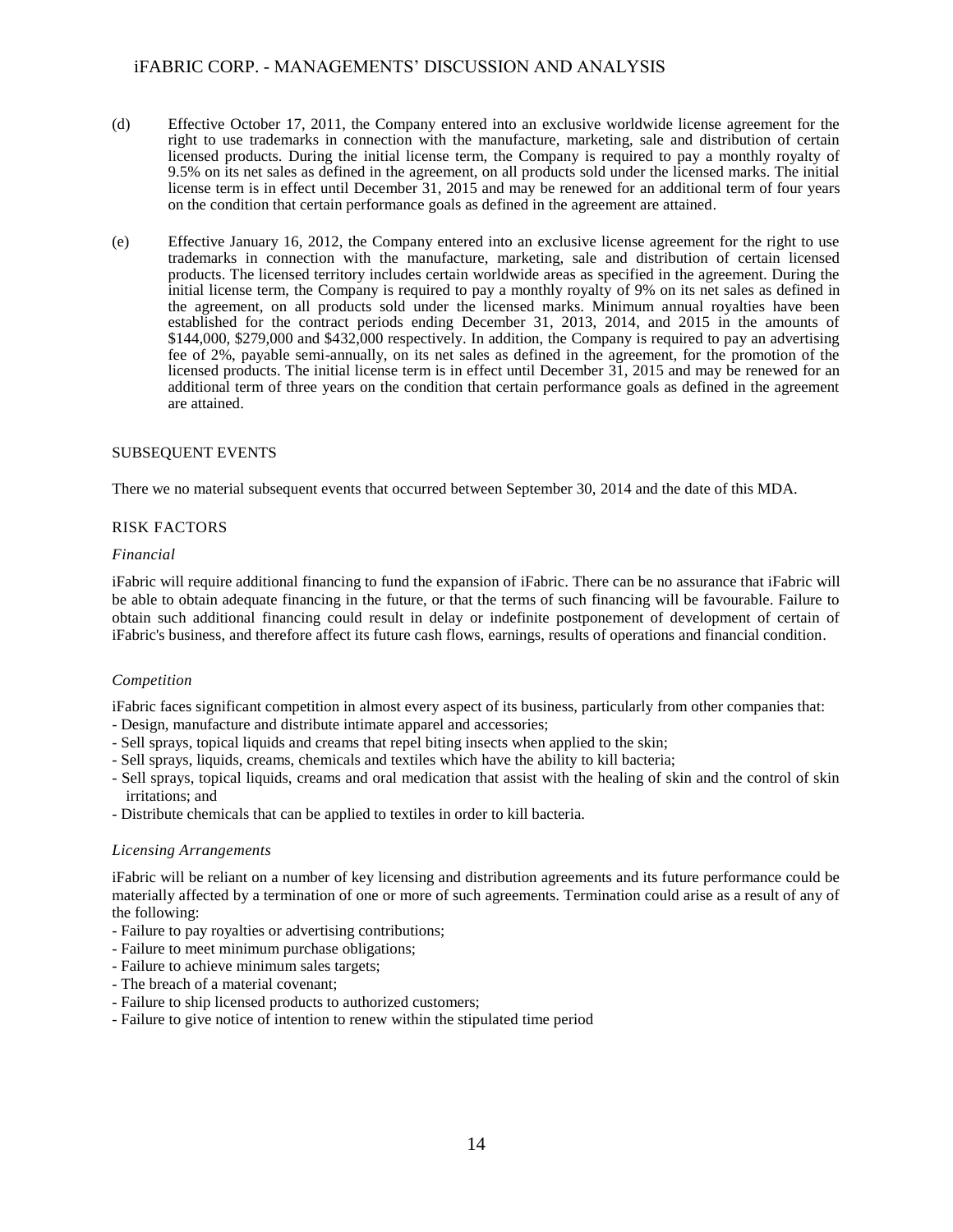### *Key Personnel*

The senior officers of the Company are critical to its success. In the event of the departure of a senior officer, the Company believes that it will be successful in attracting and retaining qualified successors but there can be no assurance of such success. Recruiting qualified personnel as the Company grows is critical to its success. As the Company's business activities grow, it will require additional key financial, administrative and technical personnel as well as additional operations staff. If the Company is not successful in attracting and training qualified personnel, the efficiency of its operations could be affected, which could have an adverse impact on the Company's future cash flows, earnings, results of operations and financial condition.

#### *Technological Advancements*

The chemical industry is subject to significant technological advancements, changing industry standards, market trends, customer preferences and competitive pressures which can, among other things, necessitate revisions in pricing strategies, price reductions and reduced profit margins. The success of the Company will depend on its ability to secure technological superiority in its products and maintain such superiority in the face of new technologies. No assurance can be given that further modification of product offerings of the Company will not be required in order to meet demands or to remain competitive.

### *Intellectual Property*

The success of the Company will depend, in part, on its ability to maintain proprietary protection over its intellectual property and operate without infringing the proprietary rights of third parties. Despite precautions, it may be possible for a third party to copy or otherwise obtain and use the Company's technologies without authorization. There can be no assurance that any steps taken by the Company will prevent misappropriation of its technologies.

#### *Government Regulation and Regulatory Approvals*

Future changes in government regulation could adversely affect the industries in jurisdictions in which the Company operates or intends to operate.

With regard to its intelligent textile technologies the Company is dependent on regulatory approvals or registrations and the legal systems in the markets in which it operates, such as the U.S. Environmental Protection Agency ("EPA") and Health Canada. The Company currently has certain EPA registrations and is in process of securing additional approvals from both the EPA and Health Canada. There is no certainty that such approvals will be granted and regulators could, even after granting such approvals, be stringent on non-compliance with regulatory requirements or change such requirements, which could have a material adverse effect on the Company's business and result in adverse publicity.

#### *Customer Adoption*

The Company's revenues in its Intelligent Fabrics Division are highly dependent on the willingness of consumers to purchase products based upon their awareness the benefits of such products. Different markets will require differing marketing strategies and the adoption of the Company's products may be slower than anticipated.

#### CRITICAL ACCOUNTING POLICIES AND ESTIMATES

The preparation of these financial statements requires management to select appropriate accounting policies and to make judgments, estimates and assumptions that affect the reported amounts of assets, liabilities, revenues, expenses and the disclosure of contingent assets and liabilities at the end of the reporting period. The estimates and related assumptions are based on previous experience and other factors considered reasonable under the circumstances, the results of which form the basis of making assumptions about carrying values of assets and liabilities that are not readily apparent from other sources.

The estimates and underlying assumptions are reviewed on an ongoing basis. Revisions to accounting estimates are recognized in the period in which the estimate is revised if the revision affects only that period or in the period of revision and future periods if the revision affects both current and future periods.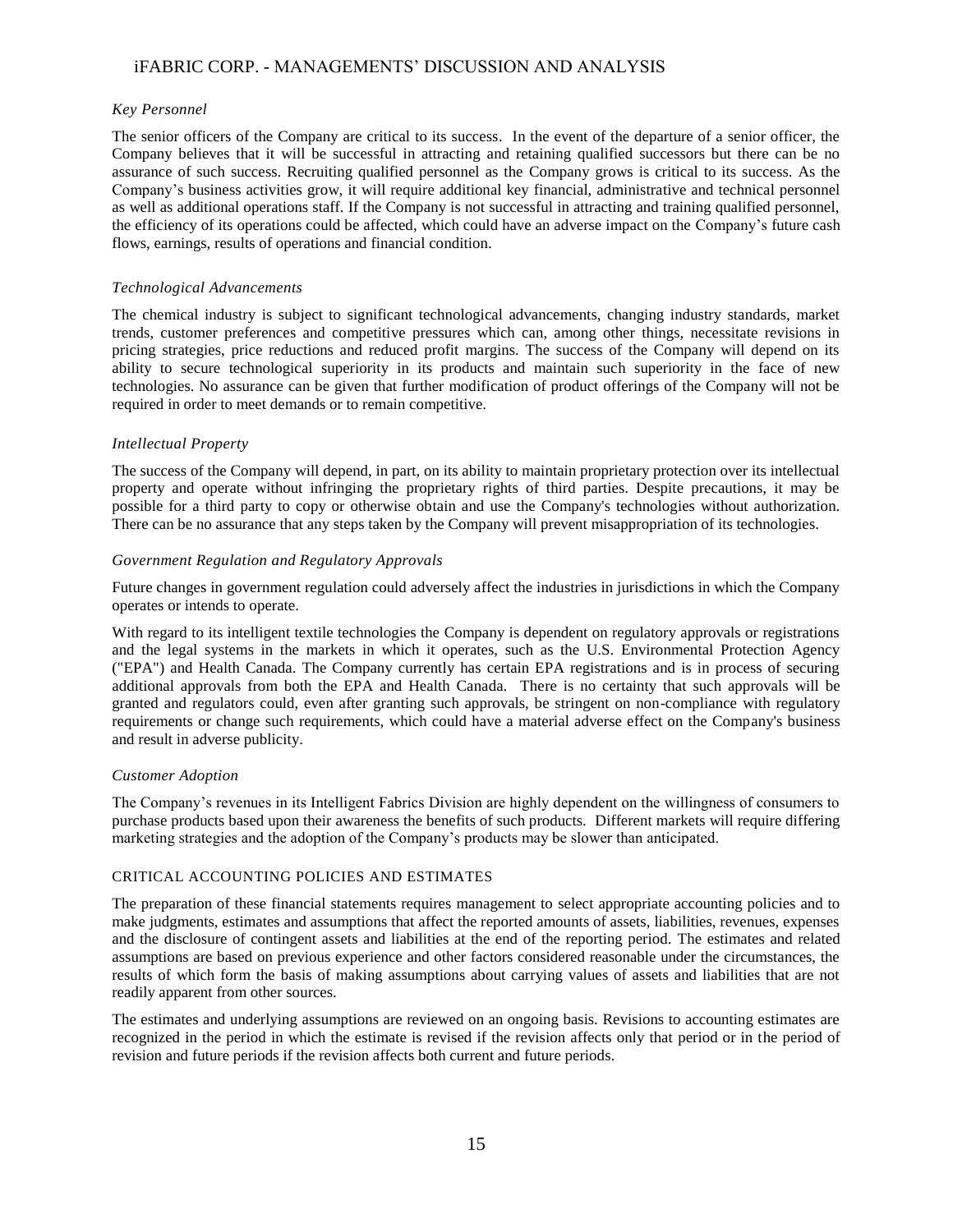Significant assumptions about the future that management has made and that could result in a material adjustment to the carrying amounts of assets and liabilities, in the event that actual results differ from assumptions made, relate to, but are not limited to, the following:

Valuation of inventories:

Provisions for non-saleable inventories are prepared by management based on their knowledge of sales history.

Recoverability of deferred development costs:

Management deems all such costs as recoverable based on the pending Health Canada and the EPA approval of items under development as well as contracts with buyers, which are pending.

Benefits of deferred income tax assets:

Management bases this estimate on the estimated future tax rate at the time in which it is expected for the asset to be realized. Many of these rates are not final due to their future nature.

Estimated useful life of property, plant and equipment:

Management makes this estimate based on past experience with similar assets and future business plans.

Allowance for doubtful accounts:

Management provides for doubtful accounts based on its assessment of credit risk, past experience and payment history of a customer.

#### Share-based payment transactions:

The Company measures the cost of equity-settled transactions by reference to the fair value of the equity instruments at the date at which they are granted. Estimating fair value for share-based payment transactions requires determining the most appropriate valuation model, which is dependent on the terms and conditions of the grant. This estimate also requires determining and making assumptions about the most appropriate inputs to the valuation model including the expected life, volatility, dividend yield of the share option and forfeiture rate.

Provision for margin guarantee rebates:

The company has guaranteed a minimum level of margins, to certain of its customers, as a condition of sale. Management provides for potential rebates based on its estimate of inventory that is likely to be discounted, by these certain customers, based on current sale-through levels.

Actual results could differ from these estimates and may require a material adjustment to the carrying amount of affected assets and liabilities.

#### CHANGES IN ACCOUNTING POLICIES

Certain pronouncements were issued by the IASB or the International Financial Reporting Interpretations Committee ("IFRIC") that are mandatory for annual periods beginning on or after January 1, 2014. As of October 1, 2014, the Company has adopted the following standards:

- i) IAS 32, 'Financial Instruments: Presentation' was amended in December, 2011, clarifying the application of the offsetting requirements of financial assets and financial liabilities. The Company has assessed that the adoption of IAS 32 has no material impact on the financial statements.
- ii) 'Annual Improvements to IFRSs 2010-2012 and 2011-2013 cycle' were approved by the IASB in December, 2013. These improvements included amendments to a number of IFRSs as a result of the annual improvements project. The Company has assessed that no adjustments are necessary as a result of applying the revised rules.